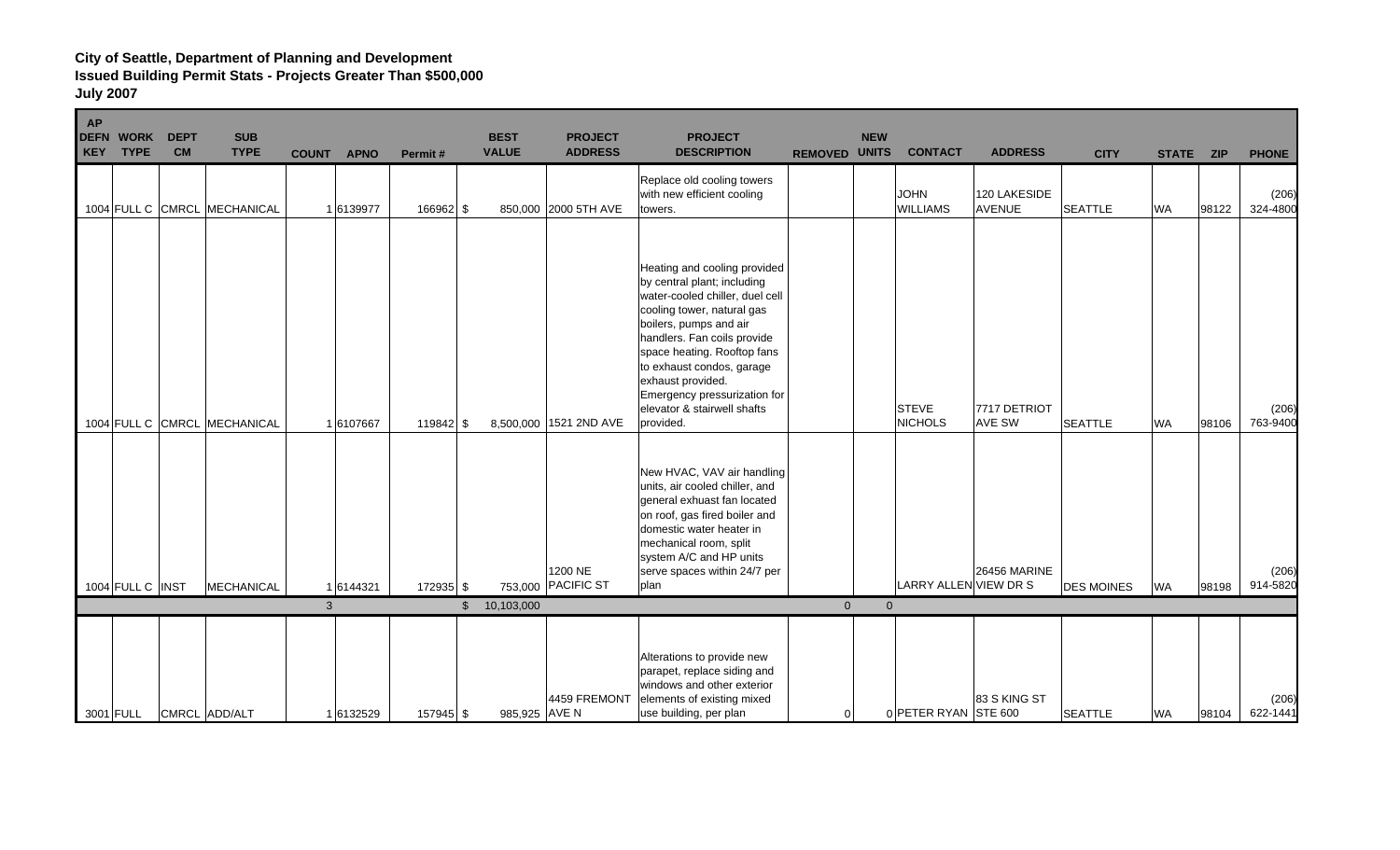| <b>AP</b><br><b>DEFN</b><br><b>KEY</b> | <b>WORK</b><br><b>TYPE</b> | <b>DEPT</b><br><b>CM</b>  | <b>SUB</b><br><b>TYPE</b> | <b>COUNT</b> | <b>APNO</b> | Permit#     | <b>BEST</b><br><b>VALUE</b> | <b>PROJECT</b><br><b>ADDRESS</b>  | <b>PROJECT</b><br><b>DESCRIPTION</b>                                                                                                                                                                                     | <b>REMOVED UNITS</b> | <b>NEW</b> | <b>CONTACT</b>          | <b>ADDRESS</b>                                           | <b>CITY</b>    | <b>STATE</b> | <b>ZIP</b> | <b>PHONE</b>      |
|----------------------------------------|----------------------------|---------------------------|---------------------------|--------------|-------------|-------------|-----------------------------|-----------------------------------|--------------------------------------------------------------------------------------------------------------------------------------------------------------------------------------------------------------------------|----------------------|------------|-------------------------|----------------------------------------------------------|----------------|--------------|------------|-------------------|
|                                        |                            | 3001 FULL + CMRCL ADD/ALT |                           |              | 16127938    | 148104 \$   | 500,000 NE                  | 4500 25TH AVE                     | Alteration to existing retail<br>and restaurant tenant spaces<br>C-67 and C-69 to expand<br>restaurant, new storefront,<br>occupy per plans.                                                                             | $\Omega$             |            | <b>LISA</b><br>0 DOWNEY | 1301 1ST AVE<br><b>STE 301</b>                           | <b>SEATTLE</b> | <b>WA</b>    | 98101      | (206)<br>902-5492 |
|                                        |                            | 3001 FULL + CMRCL ADD/ALT |                           |              | 16136411    | 162176 \$   | 550,000 AVE S               | 9262 RAINIER                      | Commercial TI of partial<br>alteration to Safeway Store<br>per plans.                                                                                                                                                    | $\mathbf 0$          |            | 0 TY DENNIS             | 804 W MEEKER<br><b>ST</b>                                | <b>KENT</b>    | <b>WA</b>    | 98032      | (253)<br>893-3100 |
|                                        |                            | 3001 FULL + CMRCL ADD/ALT |                           |              | 1 6137101   | $163107$ \$ |                             | 850,000 516 1ST AVE W             | Alter existing grocery store<br>(Safeway) per plan.                                                                                                                                                                      | $\Omega$             |            | 0 JOEL NIEMI            | 1716 W<br><b>MARINE VIEW</b><br><b>DRIVE FLOOR</b><br> 2 | <b>EVERETT</b> | <b>WA</b>    | 98201      | (425)<br>259-3161 |
|                                        |                            | 3001 FULL + CMRCL ADD/ALT |                           |              | 16144980    | 173849 \$   | 900,000 WAY N               | <b>4026 STONE</b>                 | Remove and replace exterior<br>cladding, remove existing<br>windows and install new<br>windows, reslope existing<br>deck surfaces, repair cracks<br>in exterior concrete wall<br>install new flashing/paint per<br>plan. | $\mathbf 0$          |            | 0 VINCE OJALA ST #375   | 2150 N 107TH                                             | <b>SEATTLE</b> | <b>WA</b>    | 98133      | (206)<br>361-7100 |
|                                        |                            | 3001 FULL + CMRCL ADD/ALT |                           |              | 16135192    | $160418$ \$ | 1,054,680                   | 301 NE<br>NORTHGATE<br><b>WAY</b> | Initial tenant improvement for<br>"Gene Juarez" in building 7<br>and occupy per plan.                                                                                                                                    | $\mathbf 0$          |            | KENNETH<br>0 BOWMAN     | 922 NE HOLM<br><b>COURT</b>                              | <b>POULSBO</b> | <b>WA</b>    | 98370      | (360)<br>598-5665 |
|                                        |                            | 3001 FULL + CMRCL ADD/ALT |                           |              | 16136906    | 162838 \$   | 1,104,822 AVE E             | 825 EASTLAKE                      | Non-structual interior T.I. for<br>build out Medical Offices at<br>West 4th floor of existing<br><b>Medical Services Use</b><br>includes mechanical, per<br>plans.                                                       | $\overline{0}$       |            | 0 DAVID NEAL #2400      | 925 4TH AV                                               | <b>SEATTLE</b> | <b>WA</b>    | 98104      | (206)<br>521-3479 |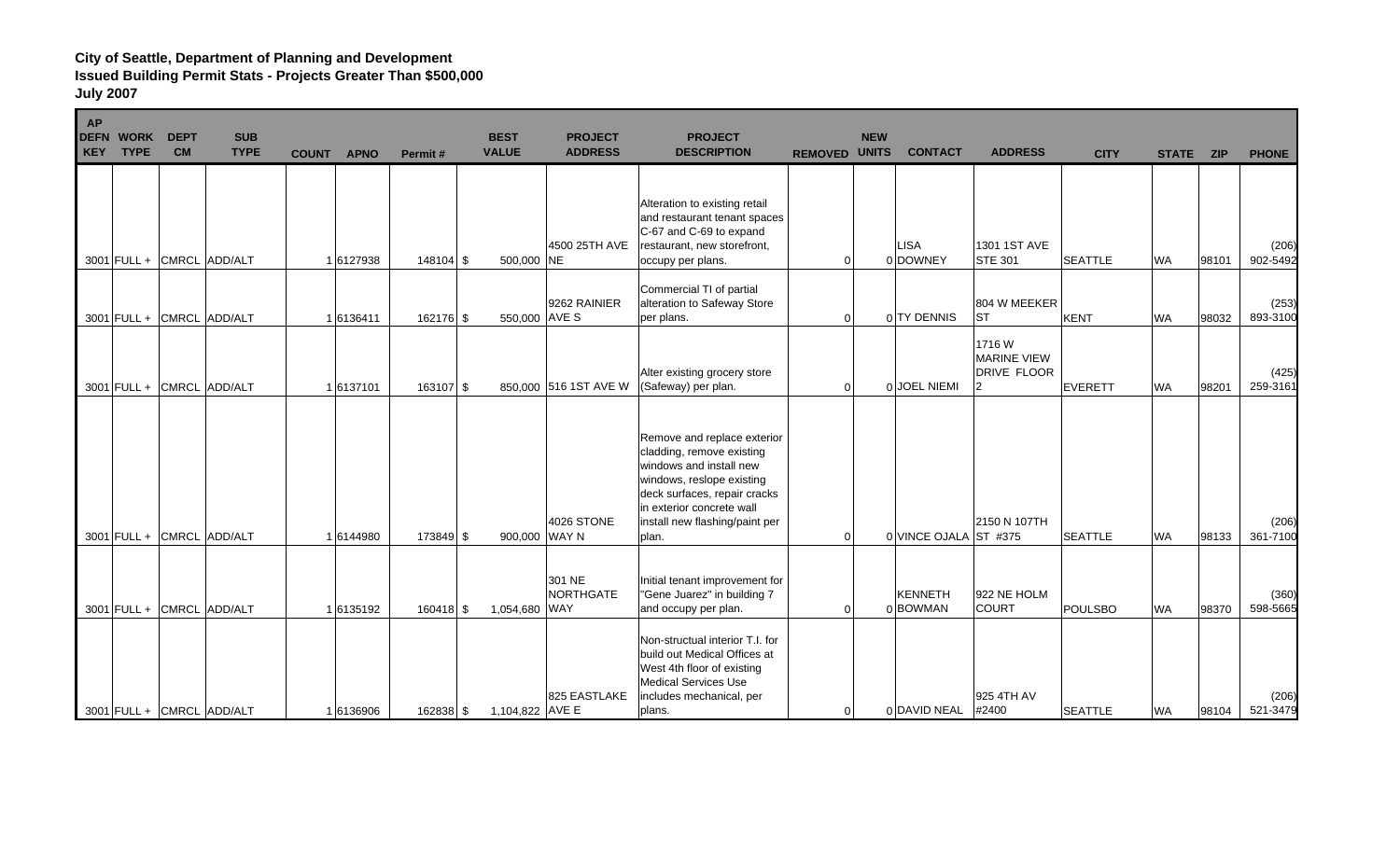| <b>AP</b><br><b>DEFN</b><br><b>KEY</b> | <b>WORK</b><br><b>TYPE</b> | <b>DEPT</b><br><b>CM</b> | <b>SUB</b><br><b>TYPE</b> | <b>COUNT</b> | <b>APNO</b> | Permit#     | <b>BEST</b><br><b>VALUE</b> | <b>PROJECT</b><br><b>ADDRESS</b> | <b>PROJECT</b><br><b>DESCRIPTION</b>                                                                                                                                                                                      | <b>REMOVED UNITS</b> | <b>NEW</b> | <b>CONTACT</b>               | <b>ADDRESS</b>                 | <b>CITY</b>    | <b>STATE</b> | <b>ZIP</b> | <b>PHONE</b>      |
|----------------------------------------|----------------------------|--------------------------|---------------------------|--------------|-------------|-------------|-----------------------------|----------------------------------|---------------------------------------------------------------------------------------------------------------------------------------------------------------------------------------------------------------------------|----------------------|------------|------------------------------|--------------------------------|----------------|--------------|------------|-------------------|
|                                        |                            |                          | 3001 FULL + CMRCL ADD/ALT |              | 1 6142042   | 169780 \$   | 1,626,420 WAY               | 401 NE<br>NORTHGATE              | Initial tenant improvement to<br>south portion of (PTS bldg 8)<br>to change use from<br>reataurant to retail sales<br>(Verizon) and occupy, per<br>plan                                                                   | $\Omega$             |            | <b>BOB</b><br>0 ROBINSON     | 37936 23RD PL<br>lS.           | FEDERAL WAY WA |              | 98003      | (253)<br>661-1232 |
|                                        |                            |                          | 3001 FULL + CMRCL ADD/ALT |              | 1 6133551   | 158170 \$   | 2,666,066 N                 | 321 TERRY AVE                    | Initial TI to change use from<br>retail to indoor participant<br>sports of approx. 14,370 sf<br>on 1st floor of east building -<br>occupy per plans                                                                       | $\Omega$             |            | KATIE<br>0 HASTINGS          | 169 WESTERN<br>AV W            | <b>SEATTLE</b> | <b>WA</b>    | 98119      | (206)<br>782-8208 |
|                                        |                            |                          | 3001 FULL C CMRCL ADD/ALT |              | 1 6103664   | $114367$ \$ | 959,923 AVE E               | 825 EASTLAKE                     | Tenant improvement at 1st &<br>2nd floor to existing medical<br>unit of Seattle Cancer<br>Alliance, per plans.                                                                                                            | $\Omega$             |            | 0 DAVID NEAL                 | 925 4TH AV<br>#2400            | <b>SEATTLE</b> | <b>WA</b>    | 98104      | (206)<br>521-3479 |
|                                        |                            |                          | 3001 FULL C CMRCL ADD/ALT |              | 16122862    | $141110$ \$ | 1,606,799 NE                | 4500 25TH AVE                    | Remove mid-section of<br>existing retail building and<br>construct 2-story addition nw<br>corner of University Village<br>per plan                                                                                        | $\Omega$             |            | <b>LISA</b><br>0 DOWNEY      | 1301 1ST AVE<br><b>STE 301</b> | <b>SEATTLE</b> | <b>WA</b>    | 98101      | (206)<br>902-5492 |
|                                        |                            |                          |                           |              |             |             |                             | 3225 EAST                        | PORT OF SEATTLE T-25 /<br>cargo container facility<br>upgrades including grading +<br>dredging, OCR portal<br>additions, and relocated<br>container & reefer storage<br>slots + more per plan<br>(Review + Process 2 AP's |                      |            |                              |                                |                |              |            |                   |
|                                        |                            |                          | 3001 FULL C CMRCL ADD/ALT |              | 16129885    | 150730 \$   | 1,980,000 S                 | <b>MARGINAL WAY</b>              | under #6129886). Project #<br>6129885 replaces 6122817.                                                                                                                                                                   | $\mathbf 0$          |            | <b>MATTHEW</b><br>0BLINSTRUB | 2711 ALASKAN<br><b>WAY</b>     | <b>SEATTLE</b> | <b>WA</b>    | 98121      | (206)<br>728-3711 |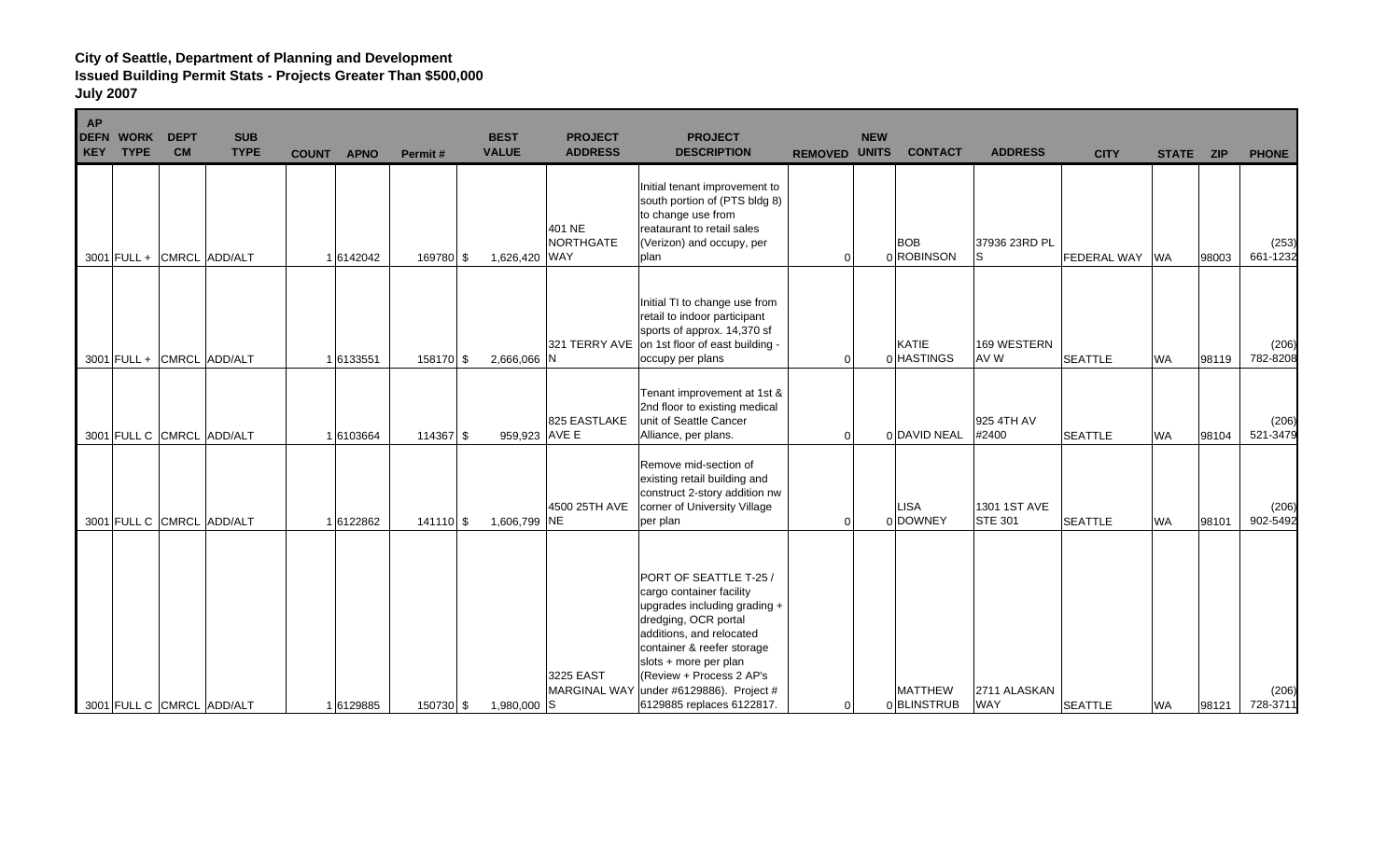| <b>AP</b><br><b>DEFN</b><br><b>KEY</b> | <b>WORK</b><br><b>TYPE</b> | <b>DEPT</b><br><b>CM</b> | <b>SUB</b><br><b>TYPE</b> | <b>COUNT</b> | <b>APNO</b> | Permit#     | <b>BEST</b><br><b>VALUE</b> | <b>PROJECT</b><br><b>ADDRESS</b>        | <b>PROJECT</b><br><b>DESCRIPTION</b>                                                                                                                                                                                                                                                                                | <b>REMOVED UNITS</b> | <b>NEW</b> | <b>CONTACT</b>               | <b>ADDRESS</b>                          | <b>CITY</b>       | <b>STATE</b> | <b>ZIP</b> | <b>PHONE</b>      |
|----------------------------------------|----------------------------|--------------------------|---------------------------|--------------|-------------|-------------|-----------------------------|-----------------------------------------|---------------------------------------------------------------------------------------------------------------------------------------------------------------------------------------------------------------------------------------------------------------------------------------------------------------------|----------------------|------------|------------------------------|-----------------------------------------|-------------------|--------------|------------|-------------------|
|                                        |                            |                          | 3001 FULL C CMRCL ADD/ALT |              | 16123712    | $142319$ \$ |                             | 1200 NE<br>5,640,000 PACIFIC ST         | T.I for excavate and replace<br>a sloping auditorium floor and<br>raise/ replace the roof,<br>including add 2nd floor and<br>seismic upgrade for URM, at<br>an existing major institution<br>use (UW Playhouse Theater),<br>per plans.                                                                              | $\Omega$             |            | <b>JODI</b><br>0 PATTERSON   | <b>26456 MARINE</b><br><b>VIEW DR S</b> | <b>DES MOINES</b> | <b>WA</b>    | 98198      | (425)<br>681-4718 |
|                                        |                            |                          | 3001 FULL C CMRCL ADD/ALT |              | 16129886    | $150731$ \$ | $31,020,000$ S              | <b>2715 EAST</b><br><b>MARGINAL WAY</b> | PORT OF SEATTLE T-30 /<br>replace pile fender system,<br>grading + dredging, upgrade<br>container crane rails,<br>construct (2) new Optical<br><b>Character Recognition</b><br>portals and remodel (1)<br>existing structure per plan.<br>Project # replaces 6106088.<br>(Review + Process 2 AP's<br>under 6129886) | $\Omega$             |            | <b>MATTHEW</b><br>0BLINSTRUB | 2711 ALASKAN<br><b>WAY</b>              | <b>SEATTLE</b>    | <b>WA</b>    | 98121      | (206)<br>728-3711 |
|                                        | $3001$ FULL + INST         |                          | ADD/ALT                   |              | 1 6124757   | 143752 \$   |                             | 750,000 325 9TH AVE                     | Renovate existing MRI Suite<br>to accommodate installation<br>of a new 3T MRI and<br>alterations at ground level,<br>stair enclosure and rooftop<br>mechanical, per plan.                                                                                                                                           | $\mathbf 0$          |            |                              | 0 MARI GALICIA 1101 E PIKE ST SEATTLE   |                   | <b>WA</b>    | 98122      | (206)<br>322-3322 |
|                                        | $3001$ FULL + INST         |                          | ADD/ALT                   |              | 16140102    | 167130 \$   |                             | 1705 NE<br>2,700,000 PACIFIC ST         | Alter portion of 5th floor T-<br>wing, University of<br>Washington for classrooms<br>and student lounge per plan.                                                                                                                                                                                                   | $\mathbf 0$          |            | <b>EDWARD</b><br>0BREEN      | 223 YALE AVE<br><b>NORTH</b>            | <b>SEATTLE</b>    | <b>WA</b>    | 98109      | (206)<br>223-5055 |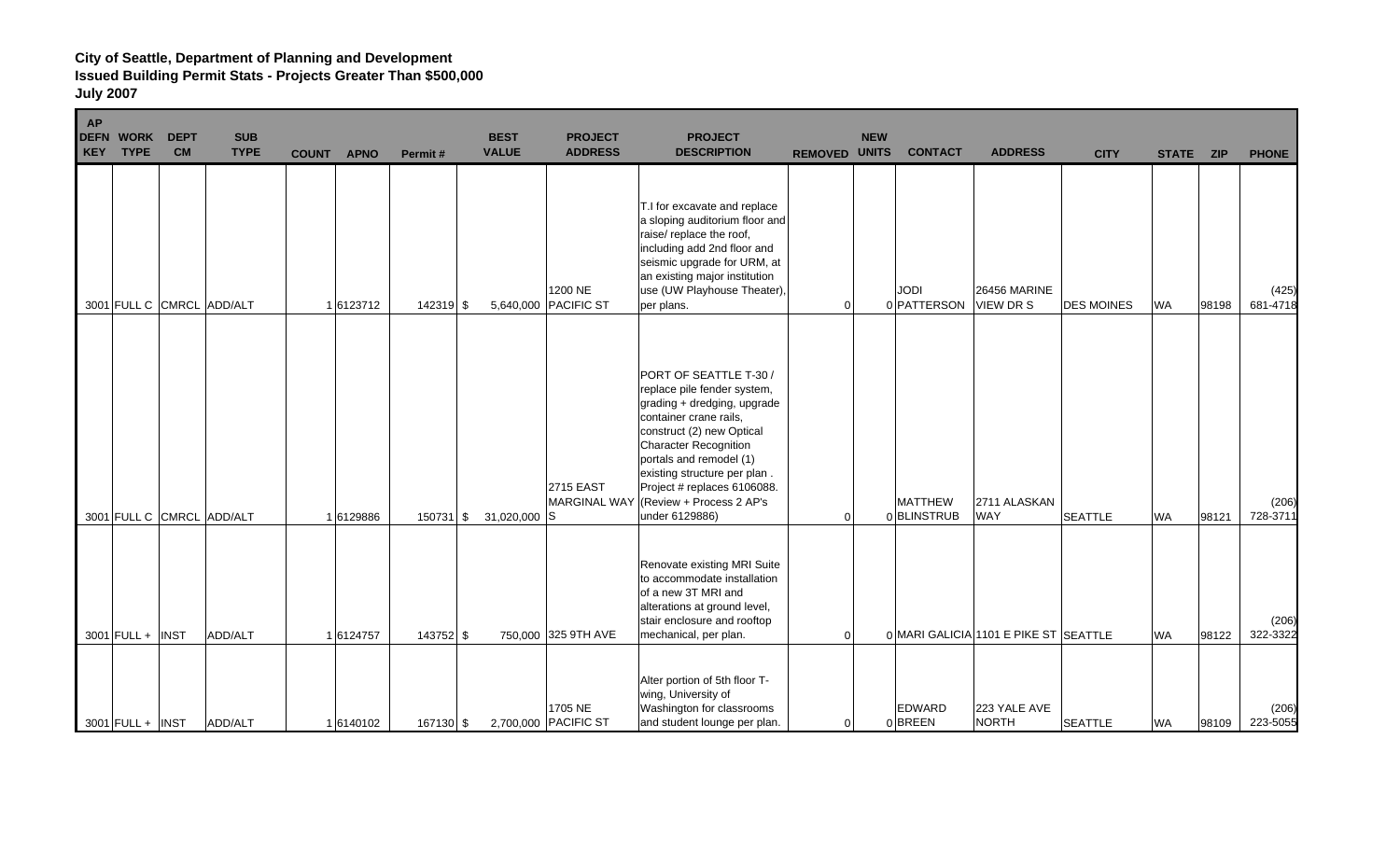| <b>AP</b><br><b>DEFN WORK</b><br>KEY TYPE |                  | <b>DEPT</b><br><b>CM</b> | <b>SUB</b><br><b>TYPE</b> | <b>APNO</b><br><b>COUNT</b> | Permit#    | <b>BEST</b><br><b>VALUE</b>  | <b>PROJECT</b><br><b>ADDRESS</b>           | <b>PROJECT</b><br><b>DESCRIPTION</b>                                                                                                                                                                                                                                                                              | <b>REMOVED UNITS</b> | <b>NEW</b>     | <b>CONTACT</b>                | <b>ADDRESS</b>         | <b>CITY</b>    | <b>STATE</b> | <b>ZIP</b> | <b>PHONE</b>      |
|-------------------------------------------|------------------|--------------------------|---------------------------|-----------------------------|------------|------------------------------|--------------------------------------------|-------------------------------------------------------------------------------------------------------------------------------------------------------------------------------------------------------------------------------------------------------------------------------------------------------------------|----------------------|----------------|-------------------------------|------------------------|----------------|--------------|------------|-------------------|
|                                           | 3001 FULL C INST |                          | ADD/ALT                   | 1 6137243                   | 163299 \$  |                              | 1200 NE<br>750,000 PACIFIC ST              | Modify existing structure and<br>occupy as office and<br>classrooms, (Condon Hall)<br>per plan.                                                                                                                                                                                                                   | $\overline{0}$       |                | <b>SOMCHAI</b><br>0 SUWIWATTA | $P.O.$ BOX<br>352215   | <b>SEATTLE</b> | <b>WA</b>    | 98195      | (206)<br>221-4329 |
| 3001 FULL C INST                          |                  |                          | ADD/ALT                   | 1 6089690                   | $94955$ \$ |                              | 3900<br><b>MONTLAKE</b><br>836,912 BLVD NE | Construct addition and alter<br>interior to existing exercise<br>building, Graves Annex<br>Building, per plan.                                                                                                                                                                                                    | $\Omega$             |                | $_0$ TOM MORRIS #6            | 8 BOSTON ST            | <b>SEATTLE</b> | <b>WA</b>    | 98109      | (206)<br>285-2403 |
|                                           |                  |                          |                           | 18                          |            | $\mathfrak{S}$<br>56,481,547 |                                            |                                                                                                                                                                                                                                                                                                                   | $\mathbf{0}$         | $\overline{0}$ |                               |                        |                |              |            |                   |
|                                           |                  | 3001 FULL C CMRCL NEW    |                           | 1 6079748                   | $81273$ \$ |                              | 600.000 2233 1ST AVE                       | Phase II of III, construct 2<br>parking levels foundation and<br>structural concrete only to<br>under 1st floor retail deck of<br>mixed use bldg with 2 levels<br>of underground parking per<br>plans and MUP#2100510.                                                                                            | $\Omega$             |                | 0 CHRIS SNELL #112            | 2324 1ST AV            | <b>SEATTLE</b> | <b>WA</b>    | 98121      | (206)<br>441-2989 |
|                                           |                  | 3001 FULL C CMRCL NEW    |                           | 16102008                    | 112072 \$  | 3,632,931 AVE N              | 7201 AURORA                                | PHASE II OF II - ESTABLISH<br><b>USE AS APARTMENTS &amp;</b><br><b>CUSTOMER SERVICE</b><br><b>OFFICE &amp; CONSTRUCT</b><br>NEW 4 STORY (W/ BSMNT)<br>MIXED USE BUILDING (W/<br><b>ACC'Y PARKING BELOW) &amp;</b><br><b>OCCUPY PER PLAN.</b><br>(Review and processing for 2)<br>A/P's under<br>6102008/2409424). | $\overline{0}$       |                | FERNANDA<br>24 FREITAS        | 2315 E PIKE ST SEATTLE |                | <b>WA</b>    | 98122      | (206)<br>763-8496 |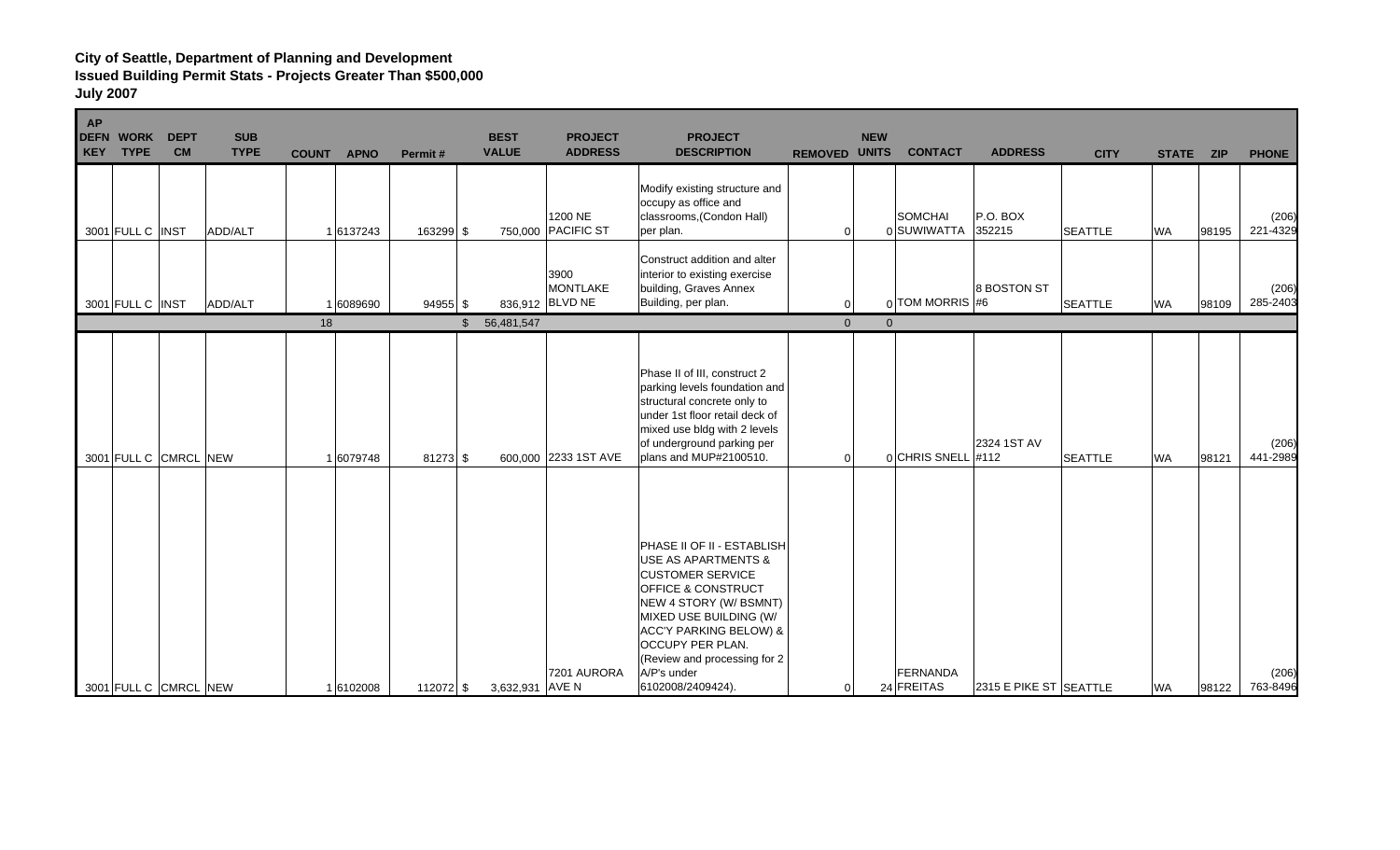| <b>AP</b><br><b>DEFN WORK</b><br>KEY TYPE | <b>DEPT</b><br><b>CM</b> | <b>SUB</b><br><b>TYPE</b> | <b>COUNT</b> | <b>APNO</b> | Permit#    | <b>BEST</b><br><b>VALUE</b> | <b>PROJECT</b><br><b>ADDRESS</b> | <b>PROJECT</b><br><b>DESCRIPTION</b>                                                                                                                                                                                                   | <b>REMOVED UNITS</b> | <b>NEW</b> | <b>CONTACT</b>             | <b>ADDRESS</b>                      | <b>CITY</b>       | <b>STATE</b> | <b>ZIP</b> | <b>PHONE</b>      |
|-------------------------------------------|--------------------------|---------------------------|--------------|-------------|------------|-----------------------------|----------------------------------|----------------------------------------------------------------------------------------------------------------------------------------------------------------------------------------------------------------------------------------|----------------------|------------|----------------------------|-------------------------------------|-------------------|--------------|------------|-------------------|
|                                           | 3001 FULL C CMRCL NEW    |                           |              | 16112119    | 126253 \$  | 3,889,334 W                 | 1201 AMGEN CT Architectural      | Phase III of III to establish<br>use as research and<br>development laboratories for<br>Completion/Occupy per plans                                                                                                                    | $\Omega$             |            | 0 LARRY ALLEN VIEW DR S    | <b>26456 MARINE</b>                 | <b>DES MOINES</b> | <b>WA</b>    | 98198      | (206)<br>914-5820 |
|                                           | 3001 FULL C CMRCL NEW    |                           |              | 6092381     | 98784 \$   | 4,000,000 ST                | 330 NE 100TH                     | Final grading and associated<br>site features for construction<br>of water quality facility (SPU<br><b>Thornton Creek Water</b><br>Quality Channel Project -<br>Parcel Y of SP#2403971),<br>per plans                                  | $\Omega$             |            | <b>GREG</b><br>0 GIRALDO   | 815 WESTERN<br><b>AVE, STE 400</b>  | <b>SEATTLE</b>    | <b>WA</b>    | 98104      | (206)<br>223-0326 |
|                                           | 3001 FULL C CMRCL NEW    |                           |              | 1 6087668   | $92062$ \$ | 16,454,579 E                | 530 BROADWAY                     | Phase III of III: Construct a<br>mixed use/occupancy<br>structure and occupy per<br>plan. Retail Occupancy<br>under separate tenant<br>improvement permit.<br><b>Structural Frame &amp;</b><br>Architectural Completion this<br>phase. | $\Omega$             |            | STEVE<br>140 MCDONALD      | 1201 ALASKAN<br><b>WAY, STE 200</b> | <b>SEATTLE</b>    | <b>WA</b>    | 98101      | (206)<br>623-3344 |
|                                           | 3001 FULL C CMRCL NEW    |                           |              | 1 6083146   | $85375$ \$ |                             | 33,052,327 2911 2ND AVE          | Phase 3 of 3 for construction<br>of a mixed use building<br>/Structural & Architectural<br>completion / occupy per<br>plans.                                                                                                           | $\overline{0}$       |            | <b>KENNETH</b><br>216 BOYD | 1201 ALASKAN<br>WAY, SUITE<br>200   | <b>SEATTLE</b>    | <b>WA</b>    | 98177      | (206)<br>623-3344 |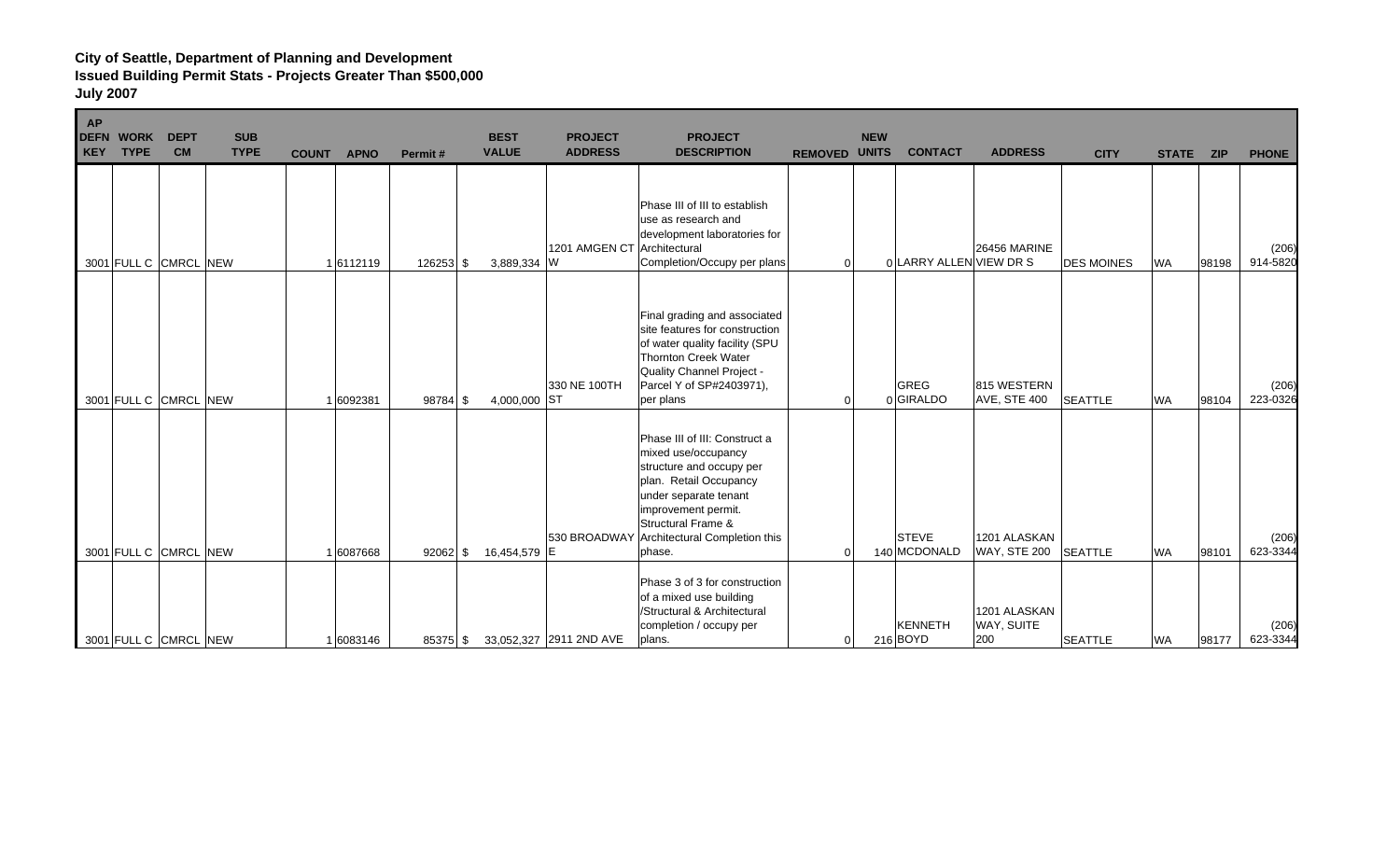| <b>AP</b><br><b>DEFN</b><br><b>KEY</b> | <b>WORK</b><br><b>TYPE</b> | <b>DEPT</b><br><b>CM</b> | <b>SUB</b><br><b>TYPE</b> | <b>COUNT</b>   | <b>APNO</b> | Permit#     | <b>BEST</b><br><b>VALUE</b> | <b>PROJECT</b><br><b>ADDRESS</b> | <b>PROJECT</b><br><b>DESCRIPTION</b>                                                                                                                                                                                                 | <b>REMOVED UNITS</b> | <b>NEW</b> | <b>CONTACT</b>                | <b>ADDRESS</b>                           | <b>CITY</b>       | <b>STATE</b> | <b>ZIP</b> | <b>PHONE</b>      |
|----------------------------------------|----------------------------|--------------------------|---------------------------|----------------|-------------|-------------|-----------------------------|----------------------------------|--------------------------------------------------------------------------------------------------------------------------------------------------------------------------------------------------------------------------------------|----------------------|------------|-------------------------------|------------------------------------------|-------------------|--------------|------------|-------------------|
|                                        | 3001 FULL C INST           |                          | <b>NEW</b>                |                | 16083127    | $85345$ \$  |                             |                                  | PHASE 4 of 4 - Construction<br>of new 7-story hospital tower<br>(Swedish Medical Center)<br>over below-grade parking<br>garage with associated<br>undergrond tunnel per plan /<br>28,143,111 601 BROADWAY Architectural + Occupancy. | $\Omega$             |            | IODI<br>0 PATTERSON VIEW DR S | <b>26456 MARINE</b>                      | <b>DES MOINES</b> | <b>WA</b>    | 98198      | (425)<br>681-4718 |
|                                        |                            |                          |                           | $\overline{7}$ |             |             | 89,772,282<br>$\mathbb{S}$  |                                  |                                                                                                                                                                                                                                      | $\overline{0}$       | 380        |                               |                                          |                   |              |            |                   |
|                                        | 3001 FIELD                 | MF                       | ADD/ALT                   |                | 16111329    | $125112$ \$ | 531,798 AVE N               | 10750<br><b>GREENWOOD</b>        | Alterations to existing<br>apartment building to convert<br>one existing unit to accessory<br>office space and one unit to<br>common recreation space,<br>subject to field inspection.                                               | 2                    |            | <b>ROSALIE</b><br>0 RODRIGUEZ | 710 2ND AV<br><b>SUITE 1400</b>          | <b>SEATTLE</b>    | <b>WA</b>    | 98104      | (206)<br>245-2089 |
|                                        | 3001 FIELD                 | <b>MF</b>                | ADD/ALT                   |                | 1 6145597   | 174685 \$   | 635,000 W                   | 2244 13TH AVE                    | Replace windows, siding, etc.<br>in-kind for condominium<br>building subject to field<br>inspection.<br>(ESHB 1848)                                                                                                                  |                      |            | <b>WILLIAM</b><br>CHOI        | 8831 139TH<br>AVE SE                     | <b>NEWCASTLE</b>  | <b>WA</b>    | 98059      | (206)<br>856-7989 |
|                                        | 3001 FIELD                 | <b>MF</b>                | ADD/ALT                   |                | 16143985    | 172500 \$   | 810,000 AVE E               | 308 SUMMIT                       | Reclad all sides of building,<br>install new windows and<br>sliding doors, re-roof, in-kind,<br>subject to field inspection and<br>in compliance with EHB1848.                                                                       |                      |            |                               | 10900 NE 8TH<br>KEN BRITTON ST SUITE 810 | <b>BELLEVUE</b>   | <b>WA</b>    | 98004      | (425)<br>451-1301 |
|                                        | $3001$ FULL + MF           |                          | ADD/ALT                   |                | 16141561    | $169123$ \$ |                             | 800,000 527 12TH AVE E           | Replace windows and siding<br>on existing 24 unit apartment,<br>per plan.                                                                                                                                                            | $\overline{0}$       |            | SANDRA<br>0 MALLORY           | 402 15TH AVE<br>E.                       | <b>SEATTLE</b>    | <b>WA</b>    | 98112      | (206)<br>329-8300 |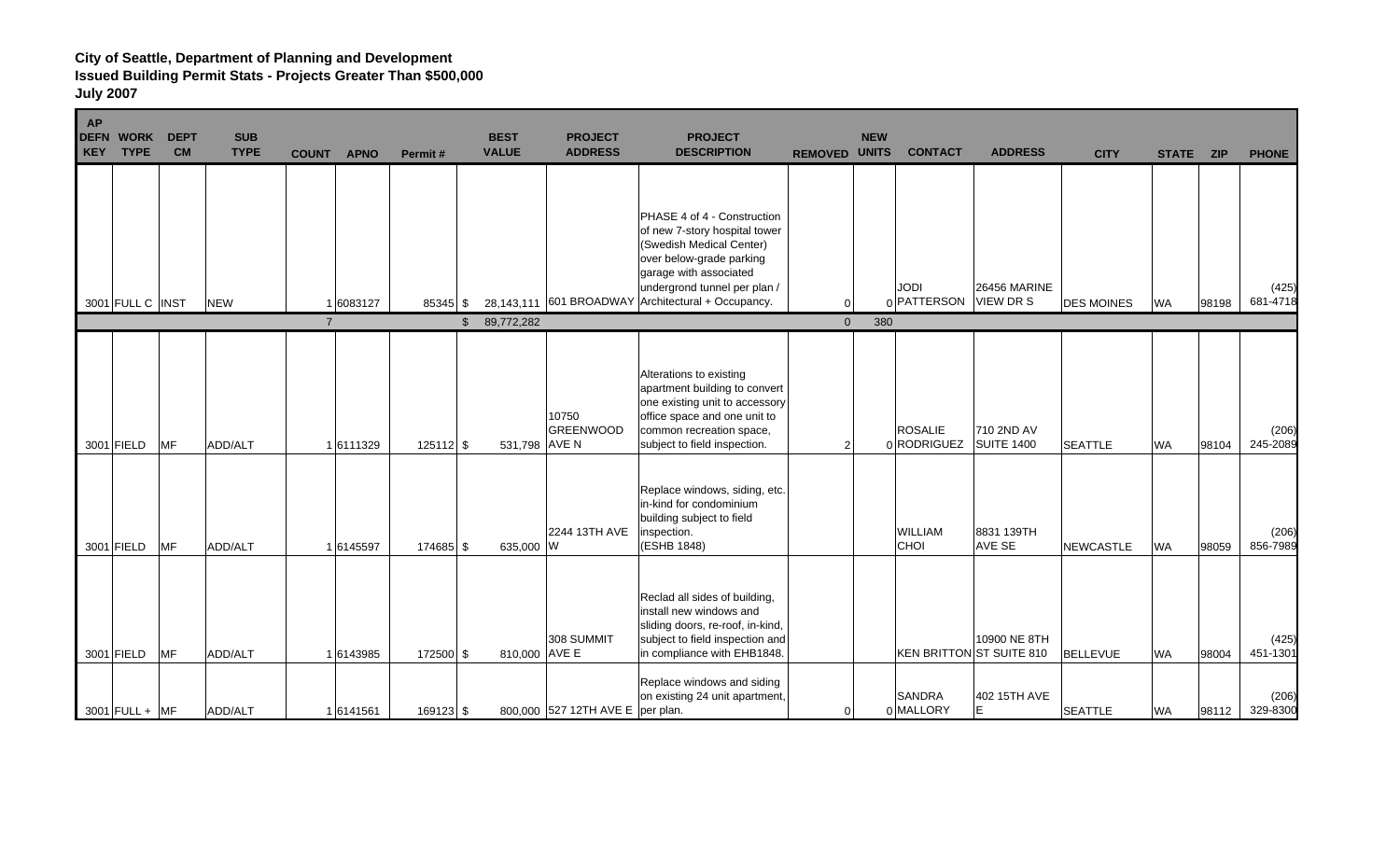| <b>AP</b><br><b>DEFN</b><br><b>KEY</b> | <b>WORK</b><br><b>TYPE</b> | <b>DEPT</b><br><b>CM</b> | <b>SUB</b><br><b>TYPE</b> | <b>COUNT</b> | <b>APNO</b> | Permit#    | <b>BEST</b><br><b>VALUE</b> | <b>PROJECT</b><br><b>ADDRESS</b>  | <b>PROJECT</b><br><b>DESCRIPTION</b>                                                                                                                                                                                                                    | <b>REMOVED UNITS</b> | <b>NEW</b> | <b>CONTACT</b>        | <b>ADDRESS</b>                                  | <b>CITY</b>      | <b>STATE</b> | <b>ZIP</b> | <b>PHONE</b>      |
|----------------------------------------|----------------------------|--------------------------|---------------------------|--------------|-------------|------------|-----------------------------|-----------------------------------|---------------------------------------------------------------------------------------------------------------------------------------------------------------------------------------------------------------------------------------------------------|----------------------|------------|-----------------------|-------------------------------------------------|------------------|--------------|------------|-------------------|
|                                        | 3001 FULL C MF             |                          | ADD/ALT                   |              | 1 6094572   | 124902 \$  |                             | 916 QUEEN<br>2,299,765 ANNE AVE N | Phase II of II for Renovation<br>of existing apartments to<br>condos in the existing<br>building, and new<br>construction for an additional<br>6 apartments over existing<br>surface parking lot/Building<br>completion and occupy/<br>Occupy per plans | 0                    |            | 6 JILLIAN GANT 300    | 2003 WESTERN<br><b>AVE NUMBER</b>               | <b>SEATTLE</b>   | <b>WA</b>    | 98121      | (206)<br>728-1912 |
|                                        |                            |                          |                           | 5            |             | \$.        | 5,076,563                   |                                   |                                                                                                                                                                                                                                                         | 2                    | 6          |                       |                                                 |                  |              |            |                   |
|                                        | 3001 FULL C MF             |                          | <b>NEW</b>                |              | 16128387    | 148740 \$  |                             | 507,707 460 N 130TH ST            | Construct 4-unit townhouse<br>with attached garage per<br>plans. (reviews and<br>processing for 13 A/Ps under<br>6089822). (Building 4).                                                                                                                | $\Omega$             |            | 4 SEAN HANEY AVENUE N | 19237 AURORA                                    | SHORELINE        | <b>WA</b>    | 98133      | (206)<br>730-9119 |
|                                        | 3001 FULL C MF             |                          | <b>NEW</b>                |              | 16075514    | $81948$ \$ |                             |                                   | Substantial alteration and<br>remodel to existing triplex<br>and construct one new three-<br>story duplex townhouse all<br>with attached garages.<br>Includes routing and review<br>509,823 1948 9TH AVE W for AP #6089980                              | $\Omega$             |            | 3 JEFF MARKS          | 2366<br><b>EASTLAKE AVE</b><br><b>E STE 311</b> | <b>SEATTLE</b>   | <b>WA</b>    | 98102      | (206)<br>793-1717 |
|                                        | 3001 FULL C MF             |                          | <b>NEW</b>                |              | 1 6128381   | 148734 \$  |                             |                                   | Construct 4-unit townhouse<br>with attached garage per<br>plans. (reviews and<br>processing for 13 A/Ps under<br>518,193 414 N 130TH ST 6089822). (Building 2).                                                                                         | $\Omega$             |            | 4 SEAN HANEY AVENUE N | 19237 AURORA                                    | <b>SHORELINE</b> | <b>WA</b>    | 98133      | (206)<br>730-9119 |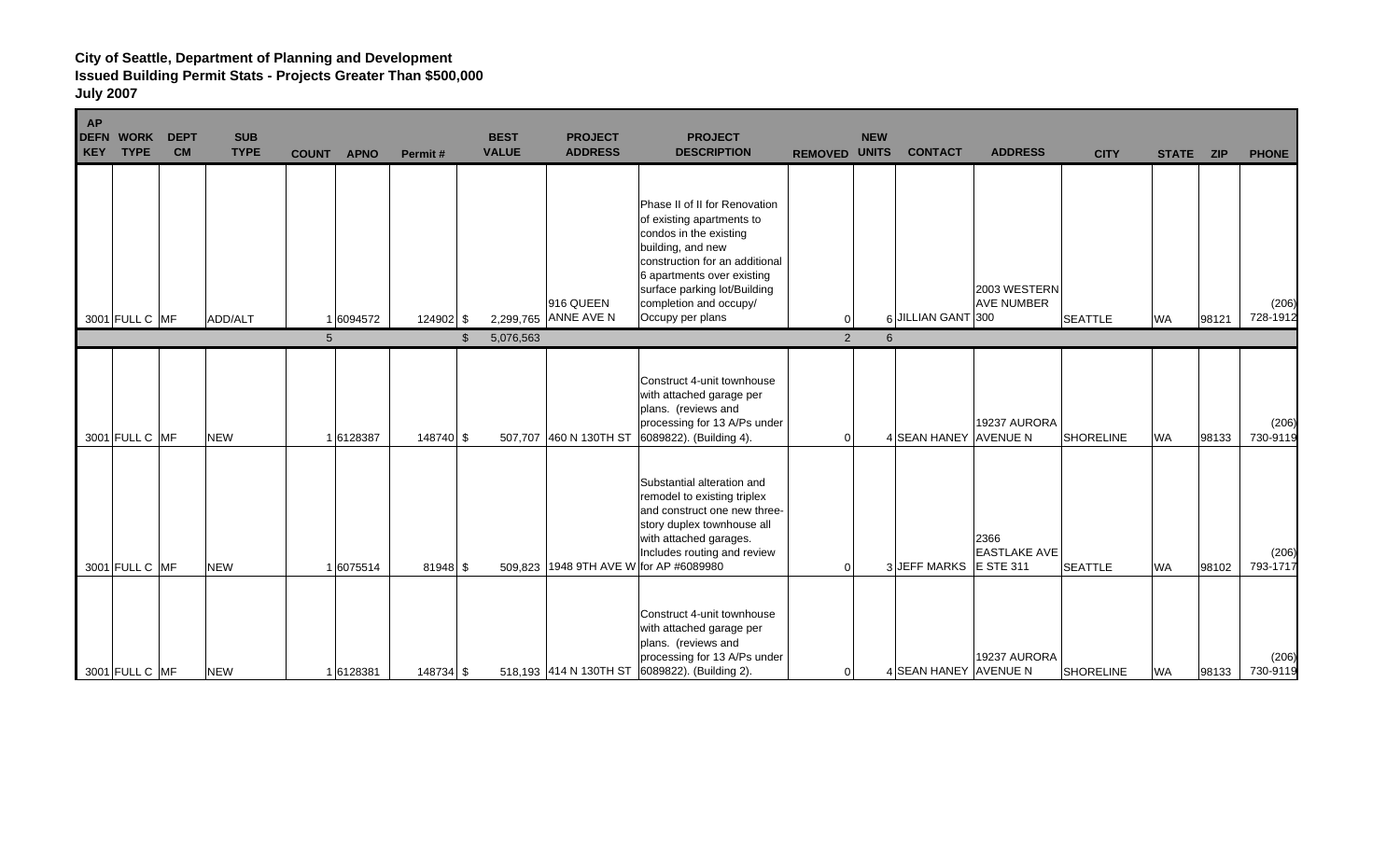| <b>AP</b><br><b>DEFN</b><br><b>KEY</b> | <b>WORK</b><br><b>TYPE</b> | <b>DEPT</b><br><b>CM</b> | <b>SUB</b><br><b>TYPE</b> | <b>COUNT</b><br><b>APNO</b> | Permit#    | <b>BEST</b><br><b>VALUE</b> | <b>PROJECT</b><br><b>ADDRESS</b>    | <b>PROJECT</b><br><b>DESCRIPTION</b>                                                                                                                                                                                 | <b>REMOVED UNITS</b> | <b>NEW</b> | <b>CONTACT</b>           | <b>ADDRESS</b>       | <b>CITY</b>    | <b>STATE</b> | <b>ZIP</b> | <b>PHONE</b>      |
|----------------------------------------|----------------------------|--------------------------|---------------------------|-----------------------------|------------|-----------------------------|-------------------------------------|----------------------------------------------------------------------------------------------------------------------------------------------------------------------------------------------------------------------|----------------------|------------|--------------------------|----------------------|----------------|--------------|------------|-------------------|
|                                        | 3001 FULL C MF             |                          | <b>NEW</b>                | 16128392                    | 148745 \$  |                             | 518,193 486 N 130TH ST              | Construct 4-unit townhouse<br>with attached garage per<br>plans. (reviews and<br>processing for 13 A/Ps under<br>6089822). (Building 6).                                                                             | $\Omega$             |            | 4 SEAN HANEY AVENUE N    | 19237 AURORA         | SHORELINE      | <b>WA</b>    | 98133      | (206)<br>730-9119 |
|                                        | 3001 FULL C MF             |                          | <b>NEW</b>                | 1 6086381                   | $90147$ \$ | 524.141 NW                  | 9762 4TH AVE                        | Establish use as townhouses<br>and construct (2) new 4-unit<br>townhouse structure with<br>attached garages per plan.<br>(Review and processing of 2<br>APs under primary<br>6074885.). (WEST<br>FOURPLEX BUILDING). | $\Omega$             |            | <b>BRITTANI</b><br>4 ARD | PO BOX 99486 SEATTLE |                | <b>WA</b>    | 98139      | (206)<br>282-7990 |
|                                        | 3001 FULL C MF             |                          | <b>NEW</b>                | 1 6120132                   | 137369 \$  |                             | <b>5415 BAKER</b><br>526,008 AVE NW | <b>ESTABLISH USE AS A TRI-</b><br><b>PLEX TOWNHOUSE.</b><br><b>CONSTRUCT ONE TRI-</b><br>PLEX TOWNHOUSE WITH<br><b>ATTACHED GARAGE WITH</b><br>ASSOCIATED GRADING<br>PER PLANS.                                      | $\Omega$             |            | DOUG<br>3 TELLEFSON      | <b>PO BOX 5844</b>   | <b>SEATTLE</b> | <b>WA</b>    | 98006      | (425)<br>766-6832 |
|                                        | 3001 FULL C MF             |                          | <b>NEW</b>                | 1 6074885                   | 75991 \$   | 529,071 ST                  | 319 NW 100TH                        | Establish use as townhouses<br>and construct (2) new 4-unit<br>townhouse structure with<br>attached garages per plan.<br>(Review and processing of 2<br>APs under primary<br>6074885.). (EAST<br>FOURPLEX BUILDING)  | $\Omega$             |            | <b>BRITTANI</b><br>4 ARD | PO BOX 99486 SEATTLE |                | <b>WA</b>    | 98139      | (206)<br>282-7990 |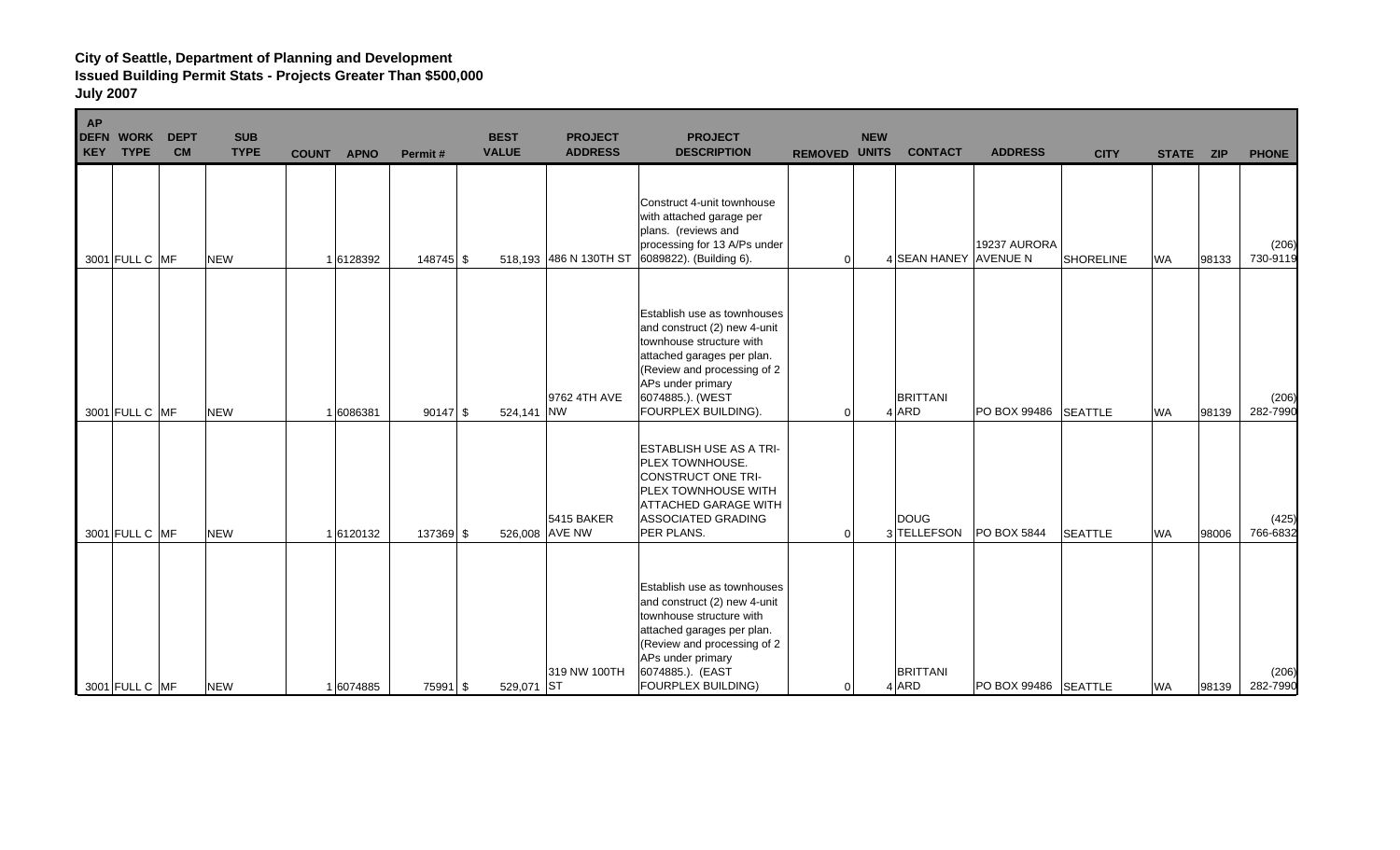| AP<br><b>DEFN</b><br>KEY | <b>WORK</b><br><b>TYPE</b> | <b>DEPT</b><br><b>CM</b> | <b>SUB</b><br><b>TYPE</b> | <b>COUNT</b> | <b>APNO</b> | Permit#     | <b>BEST</b><br><b>VALUE</b> | <b>PROJECT</b><br><b>ADDRESS</b> | <b>PROJECT</b><br><b>DESCRIPTION</b>                                                                                                          | <b>REMOVED UNITS</b> | <b>NEW</b> | <b>CONTACT</b>               | <b>ADDRESS</b>                                       | <b>CITY</b>    | <b>STATE</b> | <b>ZIP</b> | <b>PHONE</b>      |
|--------------------------|----------------------------|--------------------------|---------------------------|--------------|-------------|-------------|-----------------------------|----------------------------------|-----------------------------------------------------------------------------------------------------------------------------------------------|----------------------|------------|------------------------------|------------------------------------------------------|----------------|--------------|------------|-------------------|
| 3001 FULL C MF           |                            |                          | <b>NEW</b>                |              | 1 6078670   | 80117 \$    |                             | 6501 SYLVAN<br>567,908 WAY SW    | Construct 8-unit townhouse<br>and occupy per plan (MUP<br>3003234) (review and<br>processing under 6077406)                                   | $\Omega$             |            | <b>TOM</b><br>8 JOHANSON     | PIER 56, 1201<br><b>ALASKAN WY</b><br><b>STE 200</b> | <b>SEATTLE</b> | <b>WA</b>    | 98101      | (206)<br>971-5599 |
| 3001 FULL C MF           |                            |                          | <b>NEW</b>                |              | 16078672    | $80119$ \$  |                             | 6501 SYLVAN<br>567,908 WAY SW    | Construct 8-unit townhouse<br>and occupy per plan (MUP<br>3003234) (review and<br>processing under 6077406)                                   | $\Omega$             |            | <b>TOM</b><br>8JOHANSON      | PIER 56, 1201<br><b>ALASKAN WY</b><br><b>STE 200</b> | <b>SEATTLE</b> | <b>WA</b>    | 98101      | (206)<br>971-5599 |
| 3001 FULL C MF           |                            |                          | <b>NEW</b>                |              | 1 6078671   | $80118$ \$  |                             | 6501 SYLVAN<br>569,160 WAY SW    | Construct 8-unit townhouse<br>and occupy per plan (MUP<br>3003234) (review and<br>processing under 6077406)                                   | $\Omega$             |            | <b>TOM</b><br>8JOHANSON      | PIER 56, 1201<br><b>ALASKAN WY</b><br><b>STE 200</b> | <b>SEATTLE</b> | <b>WA</b>    | 98101      | (206)<br>971-5599 |
| 3001 FULL C MF           |                            |                          | <b>NEW</b>                |              | 16122105    | $140060$ \$ | 617,278 AVE N               | 3629 DAYTON                      | Establish Use as Townhouse<br>& Construct new 4-unit<br>townhouse structure w/<br>attached garages per plan.                                  | $\Omega$             |            | <b>HUBERT</b><br>4 ELLWEIN   | 3518 FREMONT<br>AVE N SUITE<br>404                   | <b>SEATTLE</b> | <b>WA</b>    | 98103      | (206)<br>306-0606 |
| 3001 FULL C MF           |                            |                          | <b>NEW</b>                |              | 16127885    | 148030 \$   | 629,399 W                   | 4310 36TH AVE                    | Construct 4-unit townhouse<br>with attached garages, per<br>plans.                                                                            | $\Omega$             |            | <b>MICHAEL</b><br>4 GODFRIED | 4302 SW<br><b>ALASKA</b><br><b>STREET STE</b><br>200 | <b>SEATTLE</b> | <b>WA</b>    | 98116      | (206)<br>933-1150 |
| 3001 FULL C MF           |                            |                          | <b>NEW</b>                |              | 1 6095989   | $103851$ \$ | 636,129 AVE W               | 2302<br><b>THORNDYKE</b>         | Establish use as three unit<br>townhouse and construct<br>new 4 story three unit,<br>townhouse structure with<br>attached garages, per plans. | $\Omega$             |            | <b>ANDREW</b><br>3 NOVION    | PO BOX 25810 SEATTLE                                 |                | <b>WA</b>    | 98165      | (206)<br>679-7023 |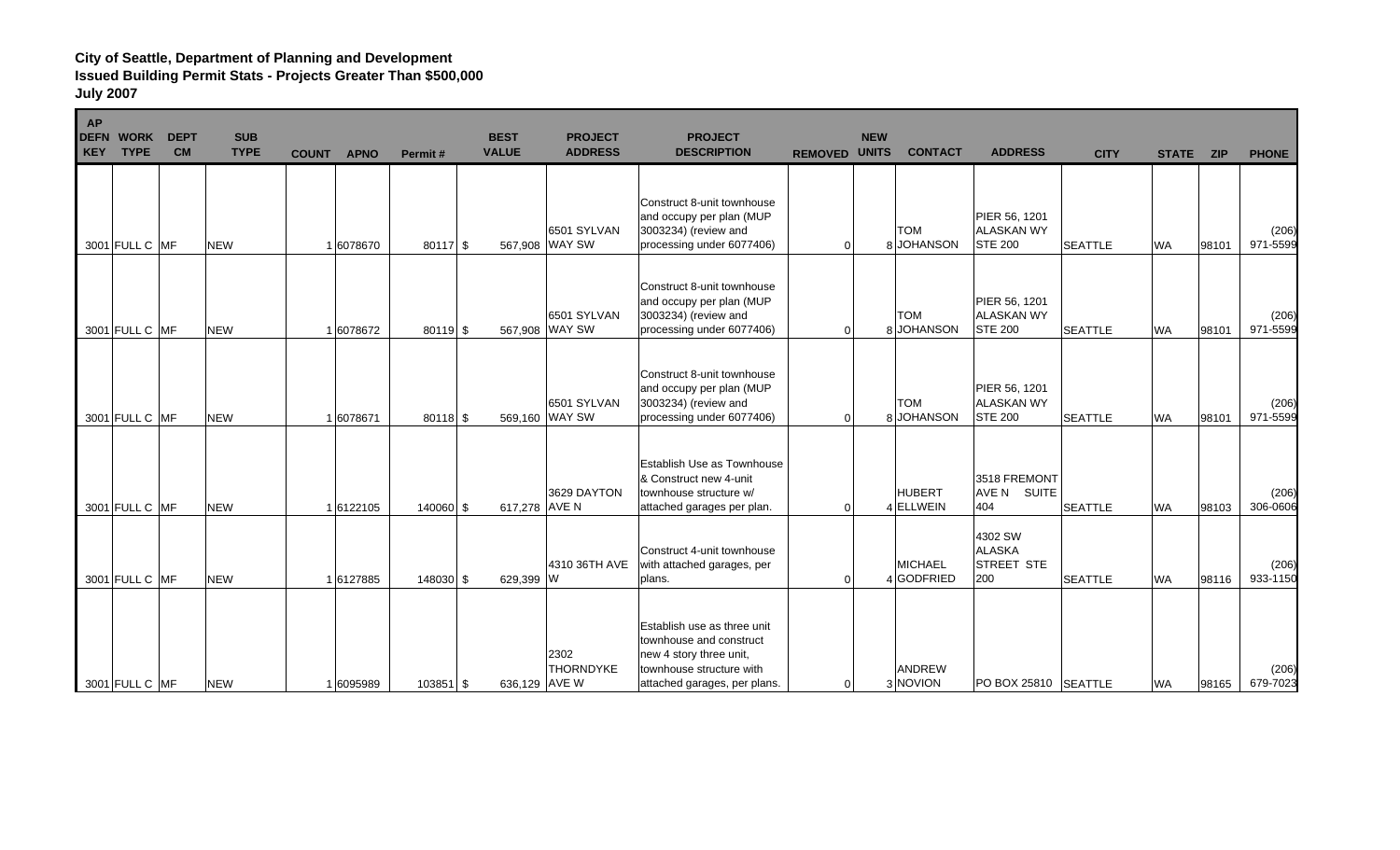| <b>AP</b><br><b>DEFN WORK</b><br><b>KEY</b> | <b>DEPT</b><br><b>CM</b><br><b>TYPE</b> | <b>SUB</b><br><b>TYPE</b> | <b>COUNT</b> | <b>APNO</b> | Permit#       | <b>BEST</b><br><b>VALUE</b> | <b>PROJECT</b><br><b>ADDRESS</b> | <b>PROJECT</b><br><b>DESCRIPTION</b>                                                                                                                                                                                              | <b>REMOVED</b> | <b>NEW</b><br><b>UNITS</b> | <b>CONTACT</b>            | <b>ADDRESS</b>                                       | <b>CITY</b>       | <b>STATE</b> | <b>ZIP</b> | <b>PHONE</b>      |
|---------------------------------------------|-----------------------------------------|---------------------------|--------------|-------------|---------------|-----------------------------|----------------------------------|-----------------------------------------------------------------------------------------------------------------------------------------------------------------------------------------------------------------------------------|----------------|----------------------------|---------------------------|------------------------------------------------------|-------------------|--------------|------------|-------------------|
|                                             | 3001 FULL C MF                          | <b>NEW</b>                |              | 16124626    | $143591$ \ \$ |                             | 1545 NW<br>650,000 MARKET ST     | Phase 3 of 4 for construction<br>of an 8 story mixed<br>occupancy structure/<br>residential, retail, below-<br>grade parking, (work for this<br>phase is only wood framed<br>structural for south tower,<br>levels 2-6) per plans | $\overline{0}$ |                            | CRAIG<br>251 BELCHER      | <b>26456 MARINE</b><br><b>VIEW DR S</b>              | <b>DES MOINES</b> | <b>WA</b>    | 98198      | (206)<br>295-0613 |
|                                             | 3001 FULL C MF                          | <b>NEW</b>                |              | 16128384    | 148737 \$     |                             | 743,615 440 N 130TH ST           | Construct 5-unit townhouse<br>with attached garage per<br>plans. (reviews and<br>processing for 13 A/Ps under<br>6089822). (Building 13).                                                                                         | $\Omega$       |                            | 5 SEAN HANEY AVENUE N     | 19237 AURORA                                         | <b>SHORELINE</b>  | <b>WA</b>    | 98133      | (206)<br>730-9119 |
|                                             | 3001 FULL C MF                          | <b>NEW</b>                |              | 6078632     | 80081 \$      | 906,762 SW                  | 6424 31ST AVE                    | Construct 10-unit townhouse<br>with common garages and<br>occupy per plan. (MUP<br>3003228) (review and<br>processing under 6077406).                                                                                             | $\overline{0}$ |                            | <b>TOM</b><br>10 JOHANSON | PIER 56, 1201<br><b>ALASKAN WY</b><br><b>STE 200</b> | <b>SEATTLE</b>    | <b>WA</b>    | 98101      | (206)<br>971-5599 |
|                                             | 3001 FULL C MF                          | <b>NEW</b>                |              | 16079061    | $80542$ \$    |                             | 6425 HIGH<br>906,762 POINT DR SW | Construct ten unit townhouse<br>and occupy, per plan (MUP<br>3003227) (review and<br>processing under 6077406)                                                                                                                    | $\overline{0}$ |                            | <b>TOM</b><br>10 JOHANSON | PIER 56, 1201<br><b>ALASKAN WY</b><br><b>STE 200</b> | <b>SEATTLE</b>    | <b>WA</b>    | 98101      | (206)<br>971-5599 |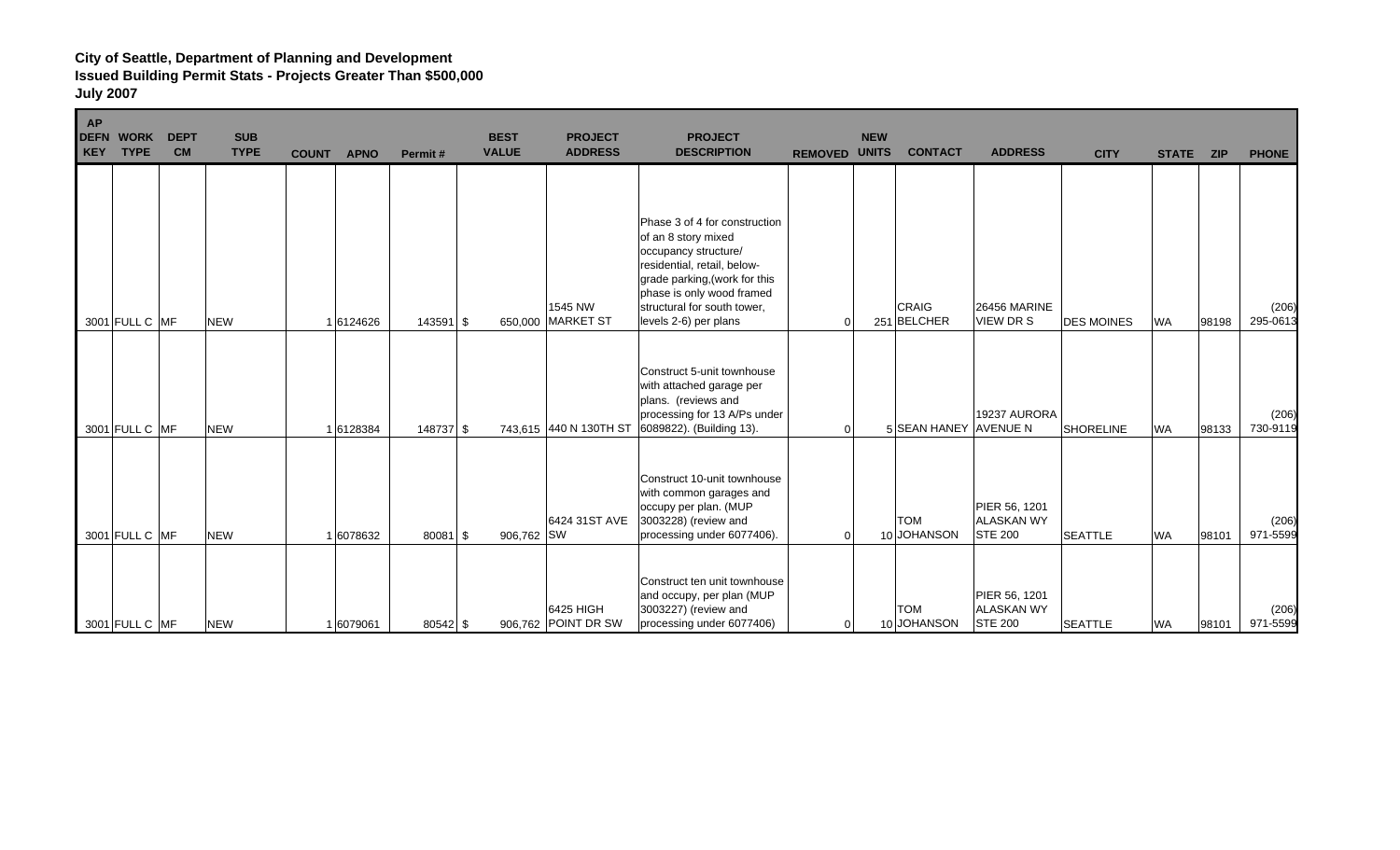| <b>AP</b><br><b>DEFN</b><br><b>KEY</b> | <b>WORK</b><br><b>TYPE</b> | <b>DEPT</b><br><b>CM</b> | <b>SUB</b><br><b>TYPE</b> | <b>COUNT</b> | <b>APNO</b> | Permit#     | <b>BEST</b><br><b>VALUE</b> | <b>PROJECT</b><br><b>ADDRESS</b> | <b>PROJECT</b><br><b>DESCRIPTION</b>                                                                                                                                                                                                          | <b>REMOVED UNITS</b> | <b>NEW</b> | <b>CONTACT</b>              | <b>ADDRESS</b>                             | <b>CITY</b>    | <b>STATE</b> | <b>ZIP</b> | <b>PHONE</b>      |
|----------------------------------------|----------------------------|--------------------------|---------------------------|--------------|-------------|-------------|-----------------------------|----------------------------------|-----------------------------------------------------------------------------------------------------------------------------------------------------------------------------------------------------------------------------------------------|----------------------|------------|-----------------------------|--------------------------------------------|----------------|--------------|------------|-------------------|
|                                        | 3001 FULL C MF             |                          | <b>NEW</b>                |              | 16109418    | 122388 \$   | 1,259,002 BLVD E            | 1114 LAKEVIEW                    | Construct 4-story building<br>containing 6-residential units<br>on three levels above one<br>level of garage parking for 11<br>vehicles. Project includes<br>2,000 cu.yds. of grading,per<br>plans. (Existing structure to<br>be demolished). | $\Omega$             |            | <b>GREGORY</b><br>6 WHARTON | 2401 ELLIOTT<br><b>AVENUE SUITE</b><br>100 | <b>SEATTLE</b> | <b>WA</b>    | 98121      | (206)<br>587-3797 |
|                                        | 3001 FULL C MF             |                          | <b>NEW</b>                |              | 16123645    | $142215$ \$ |                             | 1175<br>1,515,932 BROADWAY E     | Establish use as apartment<br>and construct apartment<br>building with accessory<br>parking below grade; occupy<br>per plan (Review & routing<br>for 5 A/P's under #6117384).<br>(Building D this permit).                                    | $\overline{0}$       |            | <b>GREGORY</b><br>8 WHARTON | 2401 ELLIOTT<br><b>AVENUE SUITE</b><br>100 | <b>SEATTLE</b> | <b>WA</b>    | 98121      | (206)<br>587-3797 |
|                                        | 3001 FULL C MF             |                          | <b>NEW</b>                |              | 16123643    | 142213 \$   | 1,530,865 AVE E             | 1178 HARVARD                     | Establish use as apartment<br>and construct apartment<br>building with accessory<br>parking below grade; occupy<br>per plan (Review & routing<br>for 5 A/P's under #6117384).<br>(Building B this permit).                                    | $\overline{0}$       |            | <b>GREGORY</b><br>8 WHARTON | 2401 ELLIOTT<br><b>AVENUE SUITE</b><br>100 | <b>SEATTLE</b> | <b>WA</b>    | 98121      | (206)<br>587-3797 |
|                                        | 3001 FULL C MF             |                          | <b>NEW</b>                |              | 16123644    | $142214$ \$ | 1,532,795 AVE E             | 1168 HARVARD                     | Establish use as apartment<br>and construct apartment<br>building with accessory<br>parking below grade; occupy<br>per plan (Review & routing<br>for 5 A/P's under #6117384).<br>(Building C this permit).                                    | $\overline{0}$       |            | <b>GREGORY</b><br>8 WHARTON | 2401 ELLIOTT<br><b>AVENUE SUITE</b><br>100 | <b>SEATTLE</b> | <b>WA</b>    | 98121      | (206)<br>587-3797 |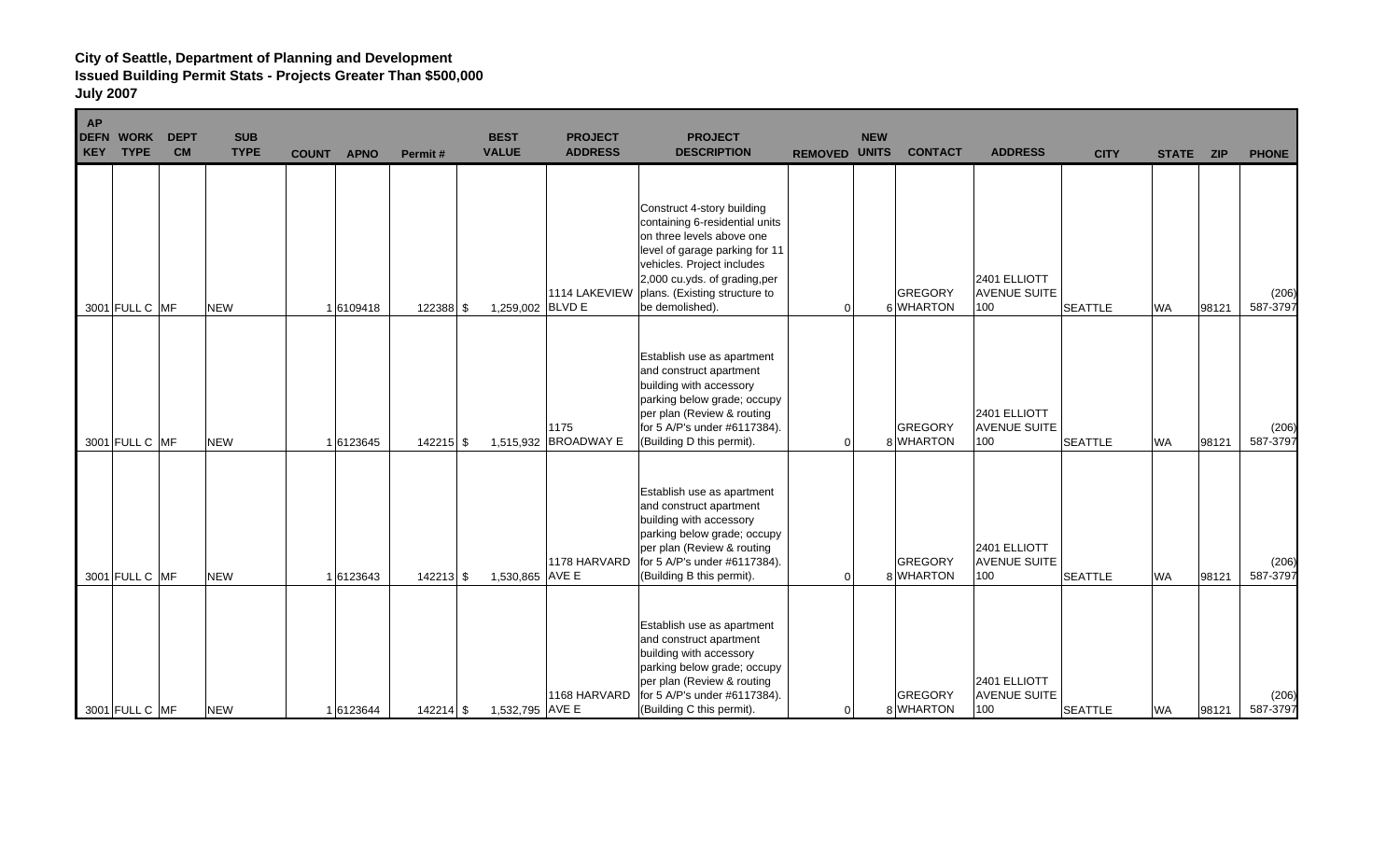| <b>AP</b><br><b>DEFN WORK</b><br><b>TYPE</b><br>KEY | <b>DEPT</b><br><b>CM</b> | <b>SUB</b><br><b>TYPE</b> | <b>COUNT</b> | <b>APNO</b> | Permit#     | <b>BEST</b><br><b>VALUE</b> | <b>PROJECT</b><br><b>ADDRESS</b> | <b>PROJECT</b><br><b>DESCRIPTION</b>                                                                                                                                                                       | <b>REMOVED</b> | <b>NEW</b><br><b>UNITS</b> | <b>CONTACT</b>              | <b>ADDRESS</b>                             | <b>CITY</b>    | <b>STATE</b> | <b>ZIP</b> | <b>PHONE</b>      |
|-----------------------------------------------------|--------------------------|---------------------------|--------------|-------------|-------------|-----------------------------|----------------------------------|------------------------------------------------------------------------------------------------------------------------------------------------------------------------------------------------------------|----------------|----------------------------|-----------------------------|--------------------------------------------|----------------|--------------|------------|-------------------|
| 3001 FULL C MF                                      |                          | <b>NEW</b>                |              | 16108973    | 121740 \$   |                             | 1,700,000 84 UNION ST            | Alterations to 2nd, 3rd, and<br>4th floors to change from<br>youth hostel to apartments<br>and occupy, per plan (MUP<br>3005308)                                                                           | $\mathbf 0$    |                            | 0 STEVE YOON SUITE 500      | 1411 4TH AVE                               | <b>SEATTLE</b> | <b>WA</b>    | 98101      | (206)<br>812-6748 |
| 3001 FULL C MF                                      |                          | <b>NEW</b>                |              | 16123646    | $142216$ \$ | 3,075,397                   | 1185<br><b>BROADWAY E</b>        | Establish use as apartment<br>and construct apartment<br>building with accessory<br>parking below grade; occupy<br>per plan (Review & routing<br>for 5 A/P's under #6117384).<br>(Building E this permit). | $\Omega$       |                            | <b>GREGORY</b><br>8 WHARTON | 2401 ELLIOTT<br><b>AVENUE SUITE</b><br>100 | <b>SEATTLE</b> | <b>WA</b>    | 98121      | (206)<br>587-3797 |
| 3001 FULL C MF                                      |                          | <b>NEW</b>                |              | 16117384    | 133636 \$   | 3,416,373 AVE E             | 1188 HARVARD                     | Establish use as apartment<br>and construct apartment<br>building with accessory<br>parking below grade; occupy<br>per plan (Review & routing<br>for 5 A/P's under #6117384).<br>(Building A this permit). | $\Omega$       |                            | <b>GREGORY</b><br>7 WHARTON | 2401 ELLIOTT<br><b>AVENUE SUITE</b><br>100 | <b>SEATTLE</b> | <b>WA</b>    | 98121      | (206)<br>587-3797 |
| 3001 FULL C MF                                      |                          | <b>NEW</b>                |              | 1 6125114   | 144249 \$   | 3,500,000 AVE N             | 115 AURORA                       | Phase I of III for Construction<br>of a 7-story mixed occupancy<br>structure/ Residential,<br>Live/work, Acc. parking/<br>Shoring and excavation only/<br>Build per plans                                  | $\Omega$       |                            | <b>THOMAS</b><br>0 FANNING  | 303 BATTERY<br> ST                         | <b>SEATTLE</b> | <b>WA</b>    | 98121      | (206)<br>443-9790 |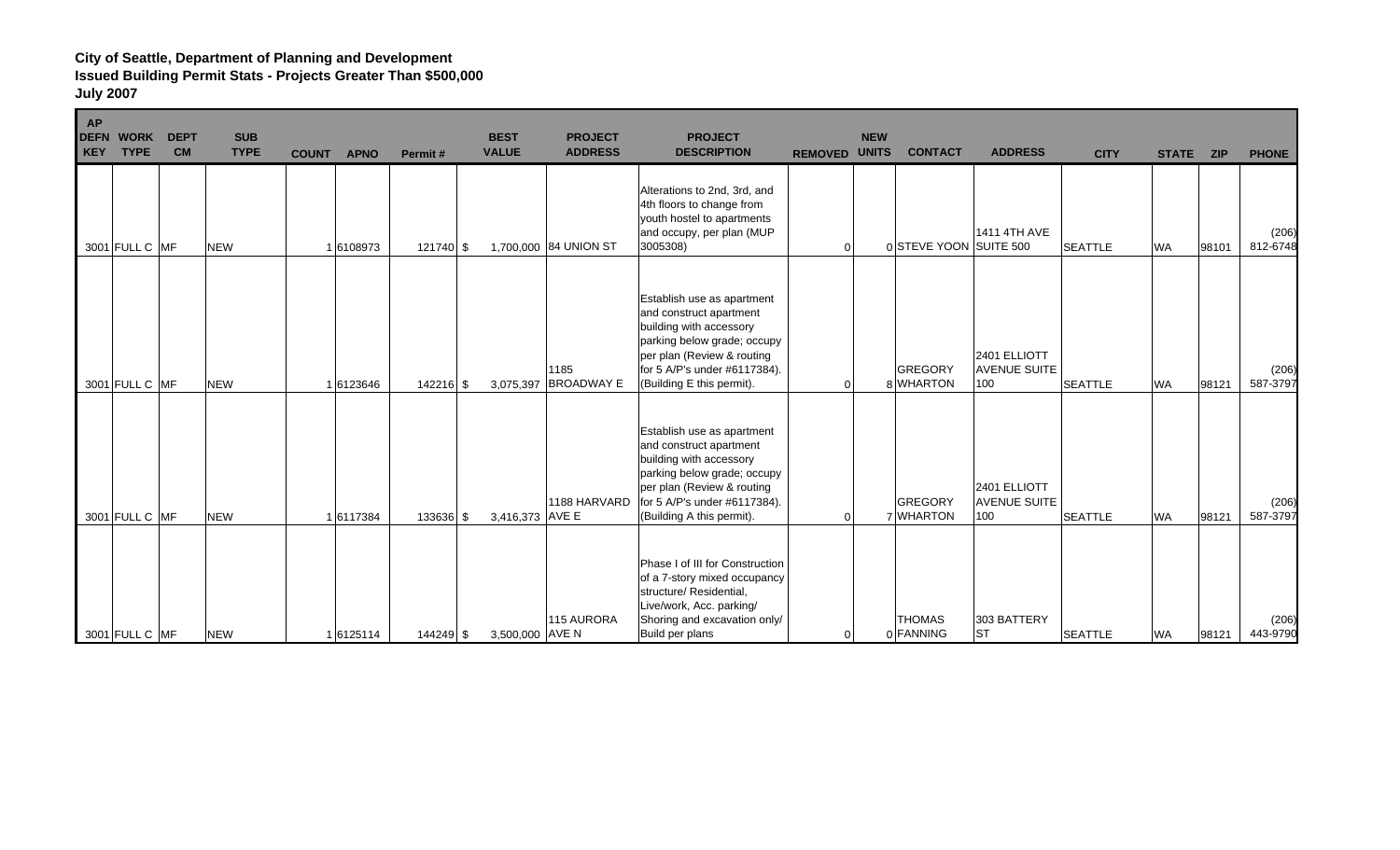Е

| <b>AP</b><br><b>DEFN</b><br><b>KEY</b> | <b>WORK</b><br><b>TYPE</b> | <b>DEPT</b><br><b>CM</b> | <b>SUB</b><br><b>TYPE</b> | <b>COUNT</b> | <b>APNO</b> | Permit#     | <b>BEST</b><br><b>VALUE</b> | <b>PROJECT</b><br><b>ADDRESS</b> | <b>PROJECT</b><br><b>DESCRIPTION</b>                                                                                                                                                                                 | <b>REMOVED UNITS</b> | <b>NEW</b> | <b>CONTACT</b>              | <b>ADDRESS</b>                          | <b>CITY</b>       | <b>STATE</b> | <b>ZIP</b> | <b>PHONE</b>      |
|----------------------------------------|----------------------------|--------------------------|---------------------------|--------------|-------------|-------------|-----------------------------|----------------------------------|----------------------------------------------------------------------------------------------------------------------------------------------------------------------------------------------------------------------|----------------------|------------|-----------------------------|-----------------------------------------|-------------------|--------------|------------|-------------------|
|                                        | 3001 FULL C MF             |                          | <b>NEW</b>                |              | 16114426    | 129489 \$   | 6,035,000                   | 202 W<br><b>HIGHLAND DR</b>      | Phase I - Shoring and<br>Excavation for 25-unit<br>apartment building. Parking<br>for 55 vehicles to be provided<br>in a below grade garage. Per<br>plans.                                                           | $\Omega$             |            | <b>ERIN</b><br>0 DOHERTY    | 1201 ALASKAN<br>WAY SUITE 200 SEATTLE   |                   | <b>WA</b>    | 98101      | (206)<br>971-5675 |
|                                        | 3001 FULL C MF             |                          | <b>NEW</b>                |              | 16116075    | 131823 \$   | 7,800,000                   | 1545 NW<br><b>MARKET ST</b>      | Phase 2 of 4 for construction<br>of a 8 story mixed occupy<br>stucture/ Residential, Retail,<br>below-grade parking/<br>Foundation & Structural<br>Concrete/ build per plans                                         | $\Omega$             |            | <b>CRAIG</b><br>0BELCHER    | <b>26456 MARINE</b><br><b>VIEW DR S</b> | <b>DES MOINES</b> | <b>WA</b>    | 98198      | (206)<br>295-0613 |
|                                        | 3001 FULL C MF             |                          | <b>NEW</b>                |              | 16114735    | $129931$ \$ |                             | 22,000,000 1608 2ND AVE          | Phase II of IV to construct 23-<br>story high-rise/Structural shell<br>and core/Hotel, Apts,<br>restaurant, Assembly, and<br>accessory parking/build per<br>plans                                                    | $\Omega$             |            | <b>CHARLES</b><br>0 WALLACE | 710 2ND AVE.<br>SUITE 860               | <b>SEATTLE</b>    | <b>WA</b>    | 98104      | (253)<br>826-0099 |
|                                        | 3001 FULL C MF             |                          | <b>NEW</b>                |              | 1 6084262   | 86970 \$    |                             | 40,863,967 1521 2ND AVE          | Phase IV of IV for<br>Construction of a 37-story<br>residential bldg (143<br>residential units)/, Accessory<br>Parking below grade/<br>Architectural Completion/<br>Occupy per plans/(Ref<br>2406069 for LU MF SEPA) |                      |            | <b>ROGER</b><br>143 MIFEK   | 10350 BREN<br><b>ROAD WEST</b>          | <b>MINNETONKA</b> | <b>MN</b>    | 55343      | (952)<br>656-4544 |
|                                        |                            |                          |                           | 29           |             |             | \$104,657,388               |                                  |                                                                                                                                                                                                                      | $\overline{0}$       | 525        |                             |                                         |                   |              |            |                   |